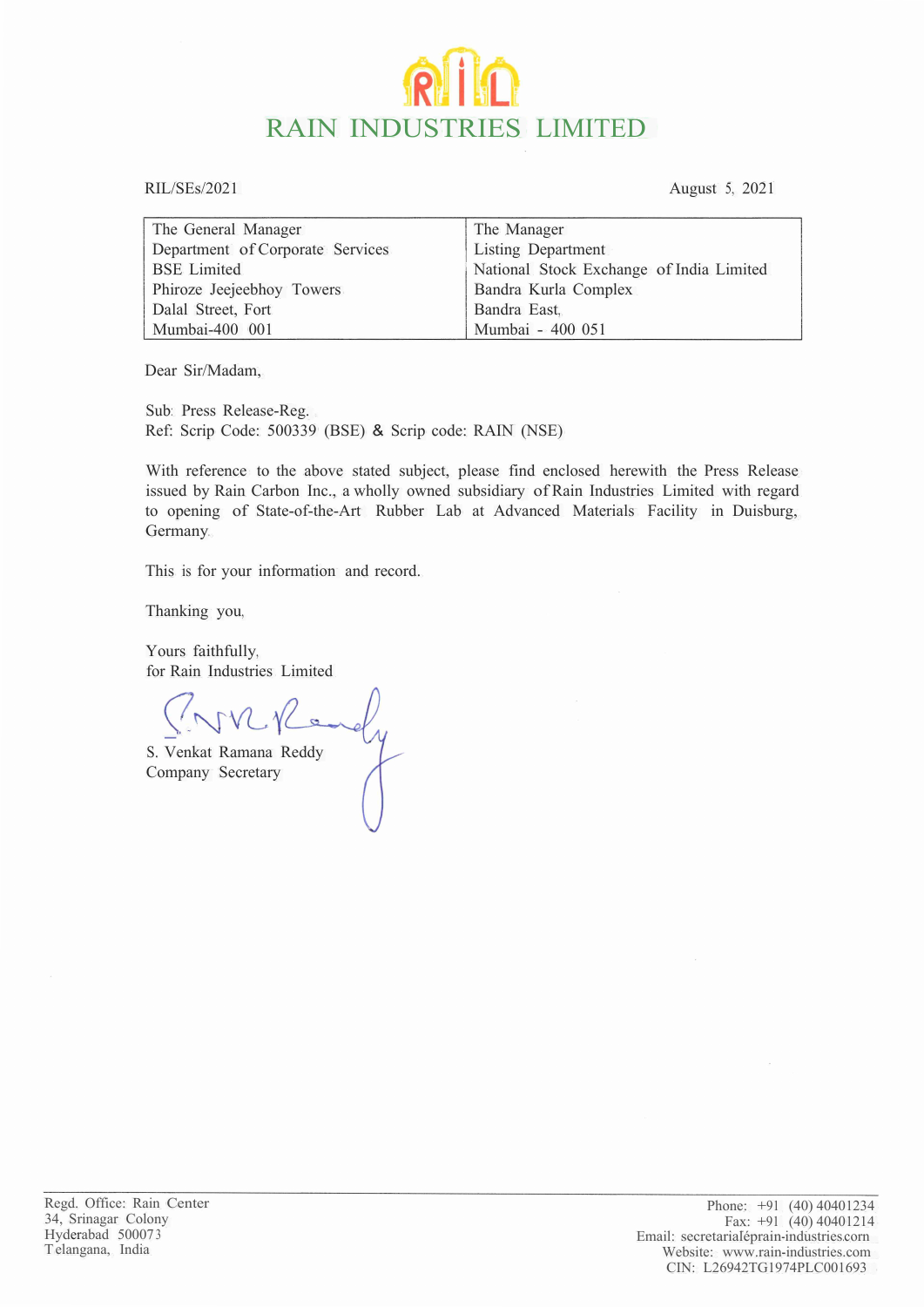

**Press Release** August 4, 2021

## **Rain Carbon Opens State-of-the-Art Rubber Lab at Distillation and Advanced Materials Facility in Germany**

STAMFORD, CT – Rain Carbon Inc., a leading global producer of carbon-based products and advanced materials, today announces that the company has opened a state-of-the-art rubber lab at its production facility in Duisburg, Germany.

The \$1.3 million lab comprises a complete processing line, starting with a rubber bale cutter, continuing with a highly sophisticated lab station for internal mixing, and concluding with complete analysis employing cutting-edge rubber-process and dynamic-mechanical analyzers.

"This investment will enable Rain Carbon to significantly improve our technical services and targeted product development for the rubber industry, with the intention of positioning our company as a preferred partner in terms of applications and R&D cooperation," said Kris Vanherbergen, Executive Vice President of Carbon Distillation and Advanced Materials.

Rain Carbon produces approximately 10,000 tons of performance resins annually for the rubber industry, targeted at improving grip and reducing rolling resistance in tire compounds, as well as enhancing the mechanical dynamic properties of technical rubber articles. Prior to establishing this new lab, reliance on a third-party lab inhibited the product development and internal knowledge required to establish strong technical relationships.

"Our customers want to have a detailed understanding of the resins we supply and their performance," said Dr. Jun Liu, Head of R&D and Application Technology for the company's Carbon Distillation and Advanced Materials business unit. "Unfortunately, we could only provide customers with analytical results in the past, which did not foster a stronger technical relationship. We are very pleased to be taking this step to enhance our technical and R&D support.

"With this significant lab investment, we can now look 'left and right,' rather than just 'straight ahead,'" she added. "We can assess a broader range of variables giving us a much better understanding of our products and their performance, plus we can now evaluate how certain modifications will optimize our products for specific applications or result in a new resin.

"In addition, being able to conduct the testing in-house will improve our knowledge about the link between resin structure and performance," Liu said. "This will enhance our credibility with rubber customers allowing us 'to speak their language' when it comes to key performance data related to grip and abrasion, dynamic loss factor, the interaction between rubber and filler, processing capability and more."

Most important, she said, "this new rubber lab will enable Rain Carbon to develop new products for safer tires and better fuel economy – and that's a win-win for everyone."